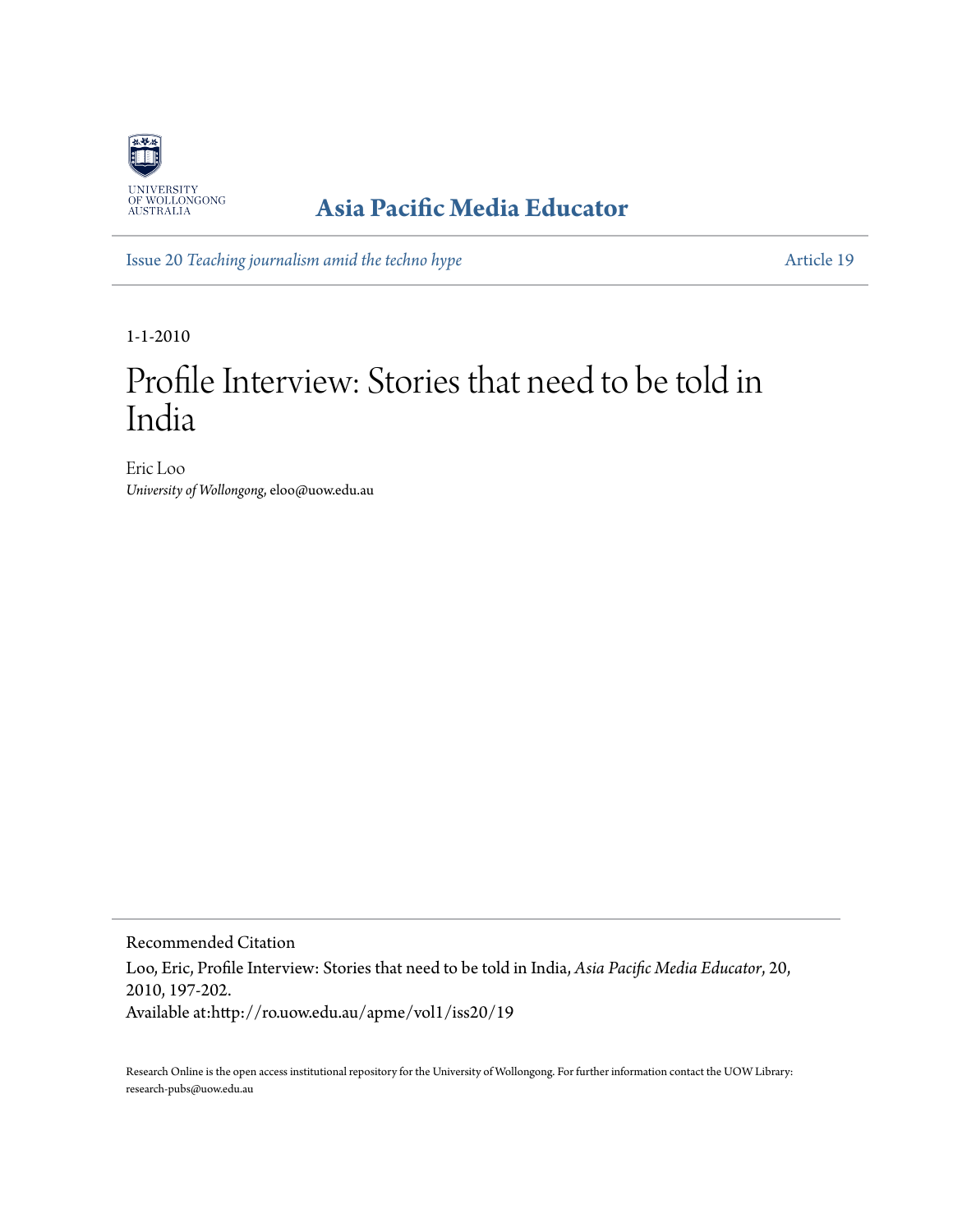## Profile Interview Stories that need to be told in India

#### **Eric Loo**

University of Wollongong, Australia eloo@uow.edu.au

> Investigative work by some of India's renowned journalists, despite their limited access to the internet in remote areas, is still conducted in the tradition of working the streets, tenacious research, going undercover, negotiating the multi-layered bureaucracies, and engaging with the grassroots and often inaccessible sources. Among the well-known investigative journalism in India is the exposure of entrenched corruption in the Ministry of Defence by the English-language news site, *Tehelka.com* in 2001. A team of Tehelka journalists, disguised as arms dealers with hidden cameras, met with senior politicians and army officers to do a deal on procuring 'thermal imaging binoculars'.

> Known as 'Operation West End',<sup>1</sup> *Tehelka* exposed the culture of corruption among senior defence ministry officials and army officers. The exposé led to the resignation of the Defence Minister. A significant journalistic and public interest outcome. But the investigative methods by *Tehelka*, which was re-launched as a weekly print publication in 2003 with the support of its subscribers and donors, stirred criticisms of its ethical practice. Does *Tehelka's* journalistic motives justify its methods, the spycams, the entrapment?

> The essence of investigative journalism is this: journalists are morally obliged to expose, in the public interest, all forms of abuse of public office and misuse of public funds. The ends sometime do justify the means especially where governments are steeped in corruption and human rights abuses by those in power. From this essence springs the intangible rewards of investigative journalism -- the gratitude from victims of injustice, acknowledgement from unknown readers on the street, and the knowledge that good journalism can make a difference in keeping governments accountable and honest.

Here, we seek inspiration from journalists who are driven by a passion to see justice being done, and publications that operate on the principle of 'journalism with a human touch'. *The Week*, one of India's oldest English-language news magazine, which started in 1982, operates on this ideal. The magazine, based in New Delhi, represents the much less publicised achievements of Indian journalists who continue to keep the issue of corruption, human rights abuse and aberrant practices alive in public and private discourse.

I caught up with *The Week's* senior roving correspondent, Syed Nazakat (right), who visited Australia in June 2010 on a diplomatic

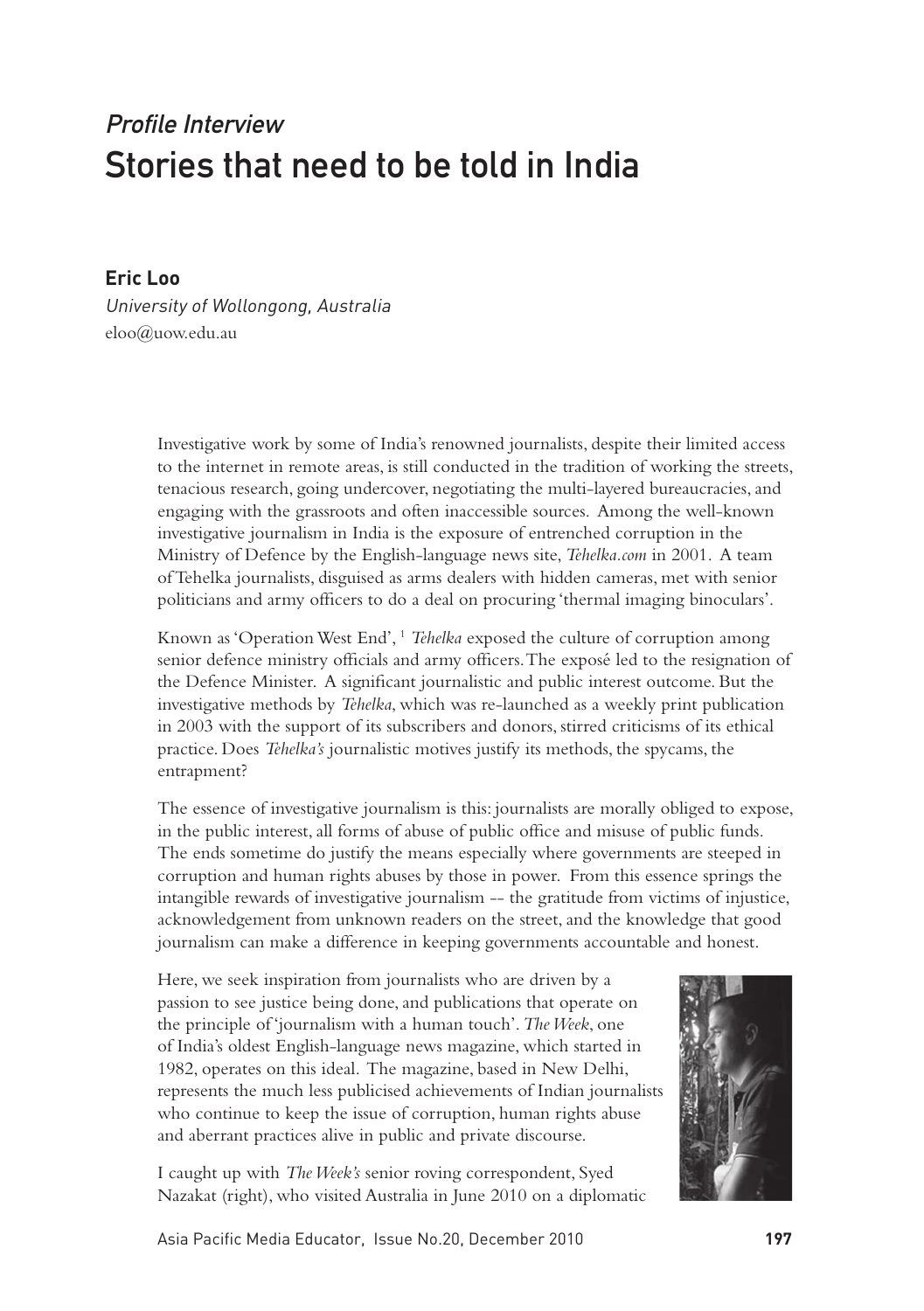

journalism fellowship, which involved meetings with the Ministry of Defence in Canberra, academics and a profile interview with then Prime Minister, Kevin Rudd. Syed has won numerous journalism awards, the recent one in July 2009 for his exposé of India's version of Guantanamo, published in *The Week*. The cover story exposed how security agencies in India were secretly running a network of illegal detention facilities around the country to hold terror suspects. Syed's investigation was nominated for the Daniel Pearl Award for Investigative Journalism in Geneva in April 2010. He was also nominated for one of India's prestigious journalism award, the 'Media Citizen Karmaveer Award', 2 for his 'citizen action and relentless efforts for social justice'.

Syed began as a reporter with an English newspaper in Srinagar in Indian-Kashmir where he was always "surrounded by difficult situations". He said: "Kashmir was [and is] a conflict zone. At times you are the first and the last person on the street, and whenever there is a bomb blast, a grenade attack or a gun-battle between Indian troops and separatist militants, instead of running away from killings and tragedies, you find yourself often chasing the bloody gun battles.

"There was always this curiosity to reach closer to the story, to the spot, to the death. I remember when I first saw the bullet ridden bodies I cried. But then years later I found myself unable to mourn death and tragedies. Another death had just became another story."

Syed later joined a weekly broadsheet, *Sahara Time,* in Delhi where he covered "a prestigious beat" - India's foreign ministry, which took him to other parts of India and abroad. After a short stint in 2007 in Bangkok as news editor for the Asian News Network, when he traveled to Laos, Cambodia, Philippines, Hong Kong and India on assignments, Syed returned to Delhi to join The WEEK as its senior roving correspondent.

#### **What is your normal day like as an investigative journalist at The WEEK?**

I mainly report on defence, strategic affairs, security, terrorism and human rights issues. As I'm working on many story ideas simultaneously, any fresh development decides my engagements for the day. I particularly follow news relevant to my beat. I take notes of fresh developments and keep a notebook. Before leaving for office I make calls to my contacts and sources. And if they have any fresh details or information to share, then I fix appointments with them. While working on major stories I always try to avoid long chats on the phone. Many people [sources] don't feel comfortable talking over the phone. I'm also aware that it is normal practice for authorities to tap the phone of journalists. To protect my story and sources I prefer to meet in person. While in office, I check my inbox for new mails and respond, if possible, immediately. I do attend the daily press conferences and briefings, and, if time and deadline permit, I try to meet new people every day. At the end of day the aim is to develop, nourish and maintain as many sources as possible. Before retiring to bed, I briefly note down the day's work and list tomorrow's engagements.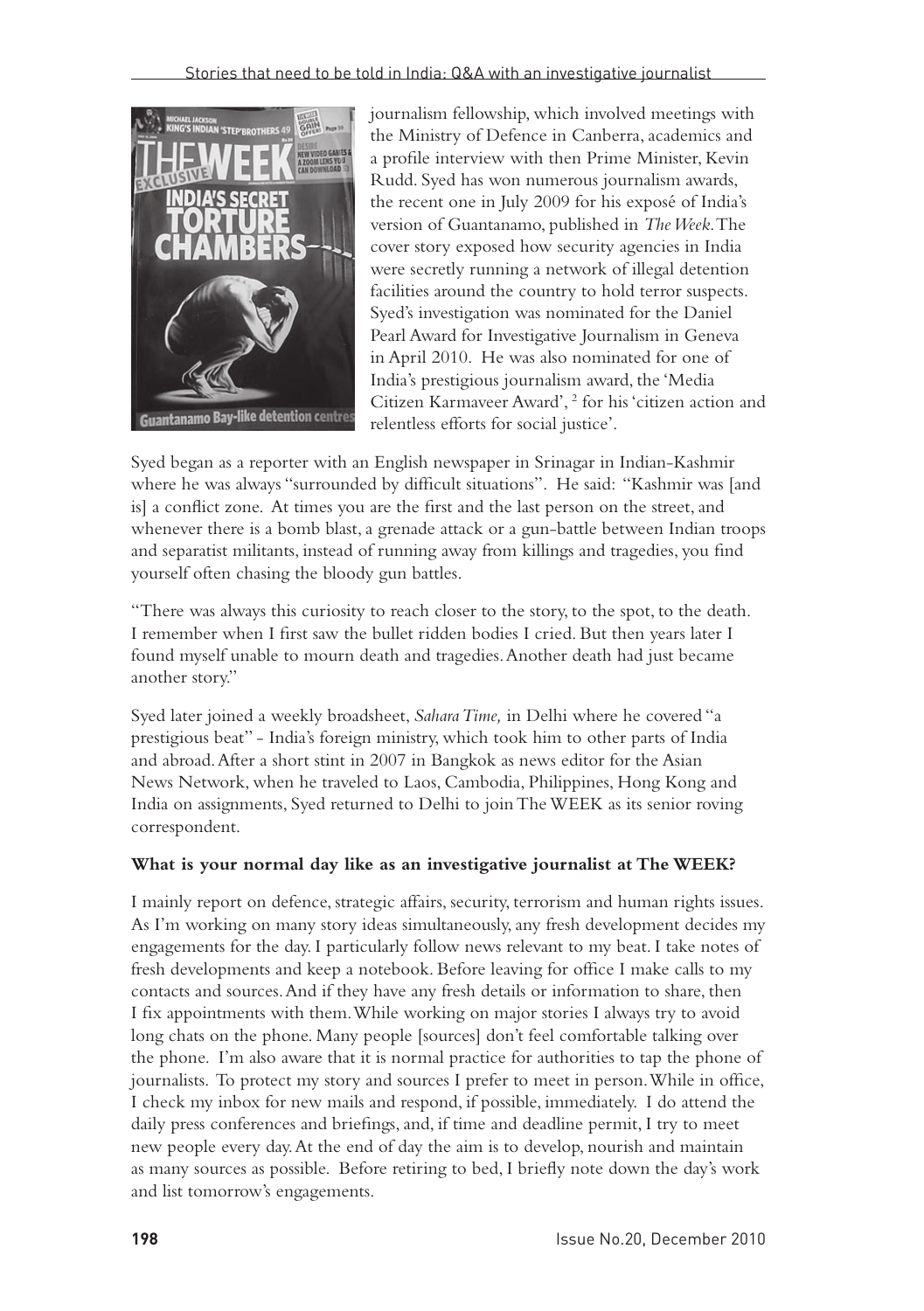#### **What drives your investigative work?**

I believe the focus of our work should always be the common people and their interest. In every story I pursue, my aim remains to seek information and truth. I am aware at the heart of our profession is the obligation to the truth and loyalty to the readers (citizens) and we must serve as an independent monitor of power. If there is one thing I have learned it is that our attention, hard work and little bit of journalistic struggle can create a space for informed public discussion and debate.

#### **What type of stories are most personally rewarding?**

I try to put my best effort for every story I pursue. However, there are some stories that I always cherish. I can recall three such stories. First, my story on the earthquake in Kashmir in October 2005. I was in my apartment in Delhi when earthquake hit. My editor rang me and said I should go to cover the earthquake. I packed my stuff, took the first flight to Kashmir. Instead of staying in Srinagar, we decided to go to Uri, a last border town before the Line of Control (LoC) that divides Kashmir into Indian Kashmir and Pakistani Kashmir. It was emotionally stressful to get stories from quake survivors, and to let the outside world understand how a killer quake had changed their lives forever. In Pakistan-occupied Kashmir over 73,000 people had died while 70,000 people were severely injured or disabled and three million people were left homeless. Indian side of Kashmir also reported heavy casualties with over 1300 people killed, 6622 injured and over two lakh (200,000) left homeless.

The earthquake did not attract sustained press coverage. It had almost fallen off the international and national media reports - and the UN reported a poor response to its emergency appeal. Perhaps editors, fresh from covering the Asian tsunami, were also suffering from 'compassion fatigue'. They had quite a crude idea that the public was not interested in seeing people dying. I was fortunate my editors funded my frequent travels to cover the earthquake. I was among the few journalists that followed the story, even after many months. I remember when I went to Kashmir in April 2006 to do follow-up stories there was hardly any coverage in the national media. I profiled individuals and their struggle to rebuild their lives. The battle for survival was such an incredible story there. My earthquake story received the Ramnath Goenka Excellence in Journalism award, which is India's most prestigious award.



Second - my cover story on the resurgence of the Taliban in Afghanistan. The story titled "*Inside The Taliban Country*" was an eye witness account of war ravaged Afghanistan. I traveled extensively across Afghanistan and interviewed the people, politicians and Taliban commanders. Even with the best preparation, gathering news in Afghanistan is a logistical nightmare. The phone systems don't work. Common necessities, such as batteries for tape recorders and internet, are non-existent outside Kabul. It is another challenge to get information. All the politicians and government officials are living in highly guarded buildings under multi-tiered security cover, making meetings with them extremely difficult. Then there is the constant challenge to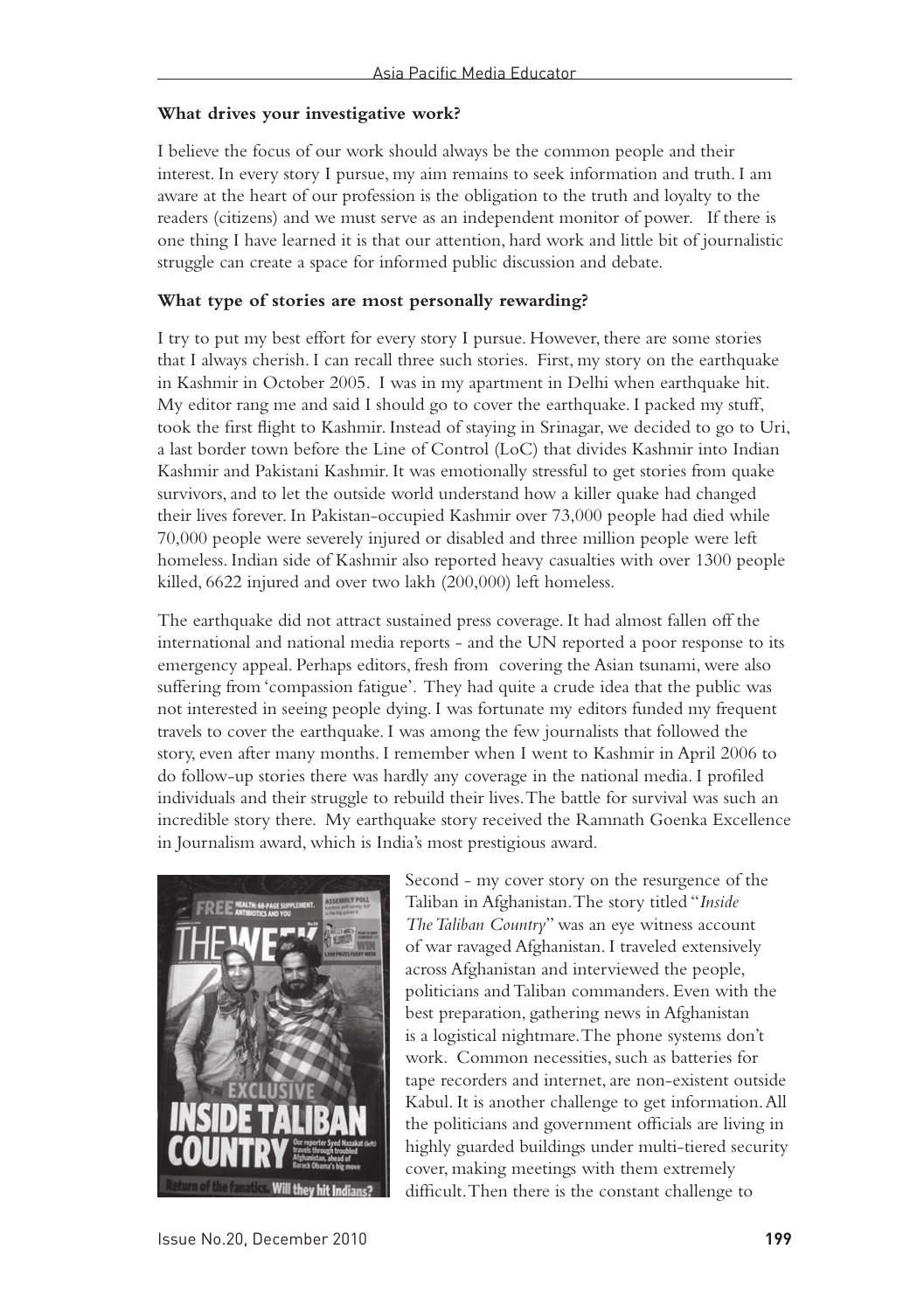avoid bombs, bullets and landmines. During my stay in Afghanistan a day hardly went by without the Taliban bomb or suicide attacks. I was exploring Osama bin Laden's abandoned house in Jalalabad, and in the evening the US planes dropped bombs a few miles from where I was typing out my story.

Third, my major investigative story "*India's Secret Torture Chambers*" published on July 12, 2009 was based on months of research drawn from courts and public documents, confidential sources and a remarkable number of interviews conducted in India and Nepal. The story uncovered the dark side of India's war on terrorism as it discloses for the first time how India was running a network of secret torture chambers across the country to detain and torture suspected terrorists. This covert program included secret black sites and, allegedly at one time or another, many suspected people disappeared from these secret detention and interrogation facilities. I researched and interviewed many people who had never spoken publicly before - and others with firsthand knowledge of these facilities. The story was one of the finalists for the Daniel Pearl Award for Outstanding International Investigative Reporting in Geneva. My story reached the Indian Parliament and Indian Home Minister P. Chidambaram, who told the Indian Parliament that he was looking into The Week's report on the Secret torture chambers, said that "If there is any evidence that any State Police is keeping a secret 'torture cell', you have my word that we will come down heavily and stop this practice." The government also formed an internal committee to look into The WEEK's report. The story was followed by many publications in India, Pakistan, Nepal, and as well in Europe.

#### **What are the risks and rewards of being an investigative journalist at The WEEK?**



I remember when I was working on one of the major investigative stories, my friend who was a top government official warned me not to follow the story. "It is a dangerous story. How the hell are you going to do that?" And I thought, "How the hell am I going to do it?" I've got no idea. I really didn't know how it would be possible to penetrate the wall of secrecy and then ensure my safety. I had couple of close shaves in my career while

reporting on the armed insurgency in Kashmir and Afghanistan. On a visit to India-Pakistan border in Kashmir in 2002, with my Japanese photojournalist friend, Masuro Guto, we were held by a renegade militant group, Ikhwan.

Of course, there are challenges and risks because violent retribution is a common occurrence, when you expose a powerful person or government agency involved in any illegal thing or corruption. I'm aware what is happening to our colleagues in South East Asian countries, particularly in Philippines. Many journalists have been assaulted, attacked, killed. Journalism, by any yardstick, particularly if you are covering conflict or doing investigative journalism, is not an easy profession, and as professionals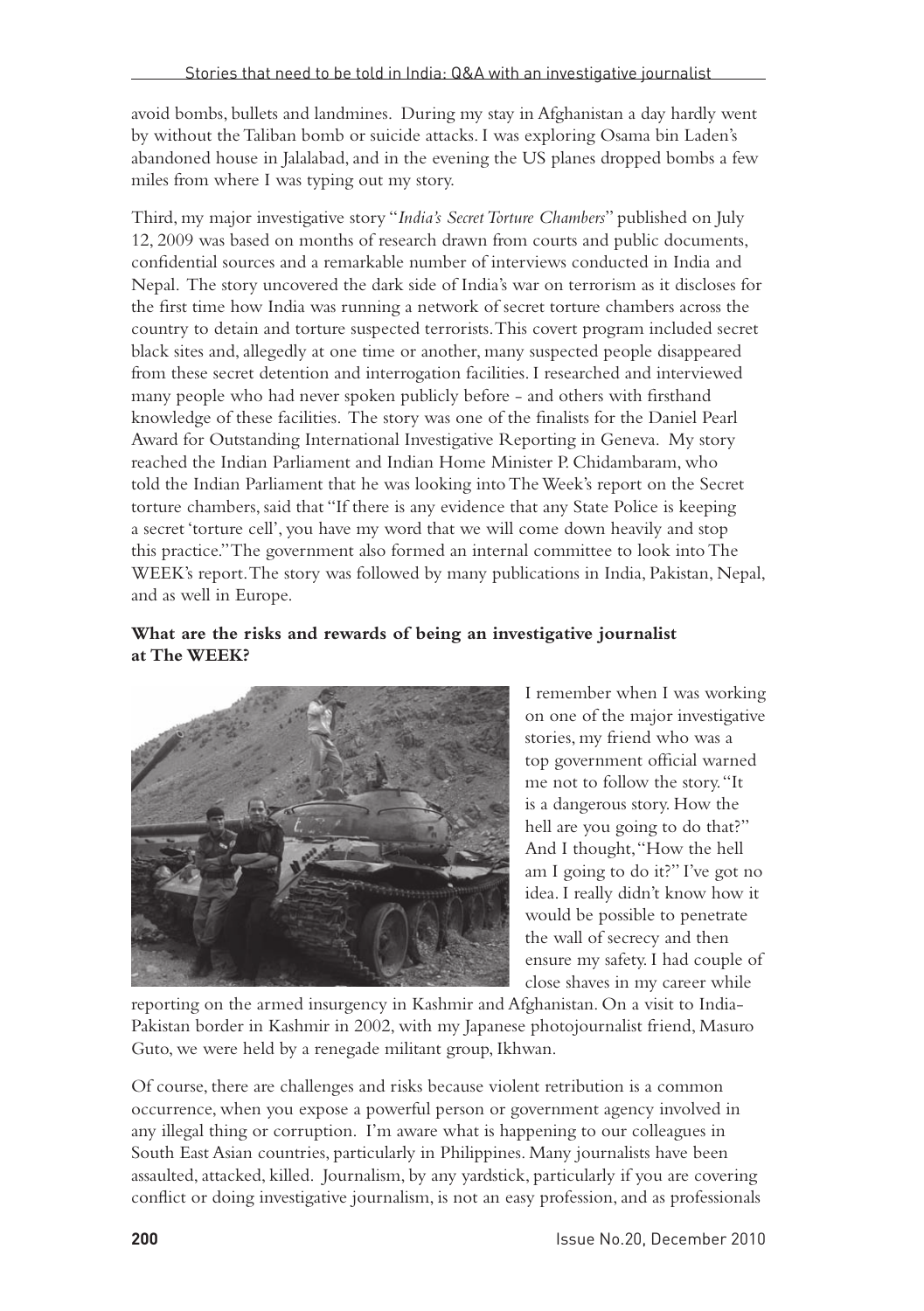we face our own share of challenges. That is why the backing of organization and support of editors is crucial for any reporter on the ground. I've been lucky enough that throughout my career I have got a great deal of support from my editors.

I think the best reward for any journalist is the feeling of satisfaction that you managed to get the story, you managed to get it published and that your work, in some ways, will help the cause of truth. And when people recognize your work it gives you a sense of belonging and encouragement that you are not alone who felt that this story needed to be told.

#### **What can you say to your peers working in countries where governments for example in Malaysia, Singapore, Burma – are known for clamping down hard on journalists who dare to challenge and confront the state?**

Freedom of media is important for survival of a free and democratic society. It is unfortunate that journalists face pressure from the governments in many countries. It is the responsibility of media professionals to resist all forms of pressure, as far as possible. In India we have the emergency days [between 25 June 1975 – 21 March 1977] when the government curtailed the freedom of media. All the newspapers were censored. Editors were arrested. But because of few brave souls that black period in Indian history ended soon in 1977. The journalist fraternity in Pakistan has also fought for their press freedom. Today, despite many odds, Pakistan has an independent and powerful media. It is also important that journalists should be aware about rule of law of the country in which they are working. They should be aware about the specific laws and rules that regulate, control and influence media activities. The awareness about law empowers you to challenge the state in the court of law.

#### **I remember our first meeting in April 2006 in New Delhi. You were on the foreign ministry beat for The Sahara Times. Since then you've won numerous awards for your work, which has certainly opened doors to other journalism-related career options, such as in the area of teaching and training. Do you see yourself heading that way?**

Over the years I had the privilege to report on many important regional and international stories. I've reported from almost 13 countries on major issues and developments. I have gained experience in diverse fields of journalism from reporting to editing to planning editorial calendar to online journalism. I often speak to journalism students in India and abroad and do share with them my experiences and knowledge about different areas of journalism. I enjoy interacting with students and there has always been this urge to use my journalistic experiences, skills and knowledge for the benefits of students. If not a journalist, I would have been a media educator. I remain very much interested in the field of academics. I think it is a privileged profession where you are preparing a younger generation to become a good professional. If everything works according to plan, I hope to join academia at some stage of my career.